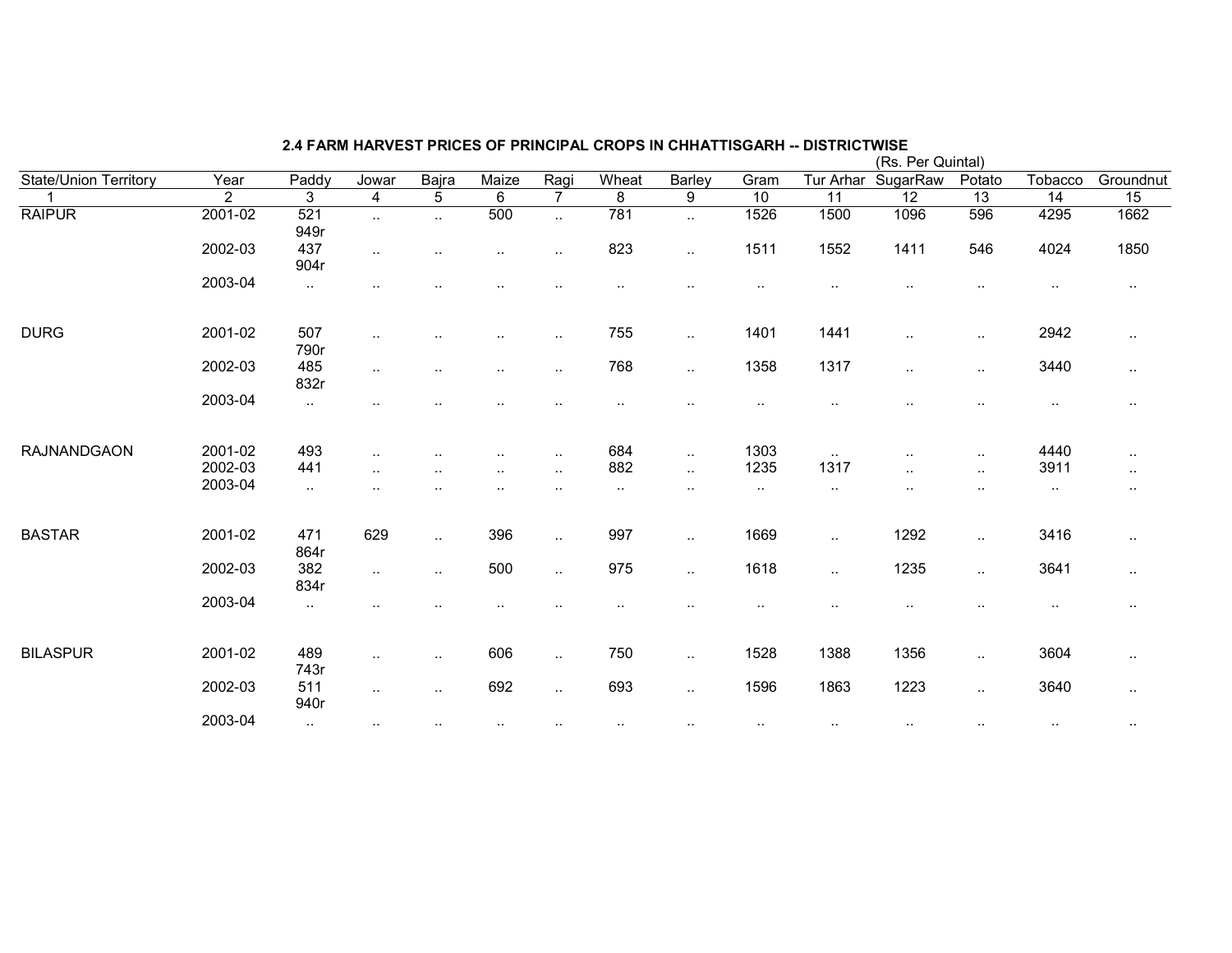|                              |             |             |                          |                      |                      |                        |        |           |                        |               | (Rs. Per Quintal) |           |                      |           |
|------------------------------|-------------|-------------|--------------------------|----------------------|----------------------|------------------------|--------|-----------|------------------------|---------------|-------------------|-----------|----------------------|-----------|
| <b>State/Union Territory</b> | Year        | Paddy       | Jowar                    | Bajra                | Maize                | Ragi                   | Wheat  | Barley    | Gram                   | Tur Arhar     | SugarRaw          | Potato    | Tobacco              | Groundnut |
|                              | 2           | 3           | 4                        | 5                    | 6                    | 7                      | 8      | 9         | 10                     | 11            | $\overline{12}$   | 13        | 14                   | 15        |
| <b>SURGUJA</b>               | $2001 - 02$ | 395         | 522                      | $\ddotsc$            | 426                  | $\ddot{\phantom{a}}$   | 604    | 540       | 1703                   | 1312          |                   | 571       | 4150                 | 1272      |
|                              | 2002-03     | 436         | 620                      | $\ldots$             | 442                  | $\ddotsc$              | 645    | 432       | 1884                   | 1587          | $\ddotsc$         | 486       | 3778                 | 1375      |
|                              |             | 915r        |                          |                      |                      |                        |        |           |                        |               |                   |           |                      |           |
|                              | 2003-04     | $\sim$      | $\overline{\phantom{a}}$ |                      |                      |                        |        |           |                        |               |                   | $\ddotsc$ |                      | $\cdots$  |
|                              |             |             |                          |                      |                      |                        |        |           |                        |               |                   |           |                      |           |
| <b>RAIGARH</b>               | 2001-02     | 366         | $\sim$                   | $\sim$               | 550                  | $\ddot{\phantom{a}}$   | 801    | $\ddotsc$ | 1962                   | $\sim$        | 1525              | $\sim$    | 3342                 | 1288      |
|                              | 2002-03     | 441         | $\ddotsc$                | $\ddot{\phantom{a}}$ | 556                  | $\ddotsc$              | 823    | $\ddotsc$ | 1954                   | 1386          | 1399              | $\ddotsc$ | 3851                 | 1357      |
|                              |             | 764r        |                          |                      |                      |                        |        |           |                        |               |                   |           |                      |           |
|                              | 2003-04     |             |                          |                      |                      |                        |        |           |                        |               |                   |           |                      | $\cdots$  |
|                              |             |             |                          |                      |                      |                        |        |           |                        |               |                   |           |                      |           |
| MAHASAMUND                   | 2001-02     | 519         | $\ddotsc$                |                      |                      |                        |        |           |                        |               |                   |           |                      | $\sim$    |
|                              | 2002-03     | 405         | $\sim$                   |                      |                      |                        |        | $\sim$    | $\ddot{\phantom{1}}$ . |               |                   | $\sim$    | $\cdot$ .            | 2118      |
|                              | 2003-04     | $\cdot$ .   | $\ddotsc$                | $\cdot$ .            | $\ddot{\phantom{a}}$ | $\ddot{\phantom{a}}$   | ٠.     | $\ddotsc$ | $\cdot$ .              |               | $\ddotsc$         | $\ddotsc$ | $\ddotsc$            | $\cdots$  |
| <b>DHAMTARI</b>              | 2001-02     | 509         | $\sim$                   |                      |                      |                        | . .    | $\cdot$ . | 1414                   | $\ddotsc$     |                   |           |                      | $\cdots$  |
|                              | 2002-03     | 463         | $\ddotsc$                |                      |                      | $\ddot{\phantom{a}}$   |        | $\cdot$ . | 1426                   | $\sim$ $\sim$ |                   |           | $\ddot{\phantom{a}}$ | $\cdots$  |
|                              | 2003-04     | $\sim$      | $\ddot{\phantom{a}}$     | . .                  |                      |                        |        | $\sim$    | $\sim$                 | $\sim$        |                   | ٠.        |                      | $\cdots$  |
| <b>KAWARDHA</b>              | 2001-02     | 455         | $\sim$                   | $\sim$ $\sim$        | 427                  | $\cdot$ .              | 699    | $\cdot$ . | 1381                   | 1426          | 1342              | $\sim$    | $\ddot{\phantom{0}}$ | $\cdot$ . |
|                              |             | 667r        |                          |                      |                      |                        |        |           |                        |               |                   |           |                      |           |
|                              | 2002-03     | 421         | $\ddot{\phantom{a}}$     | $\ddotsc$            | 447                  | $\ddotsc$              | 693    | $\cdot$ . | 1356                   | 1466          | 1263              | $\sim$    | 3160                 | $\sim$    |
|                              |             | 775r        |                          |                      |                      |                        |        |           |                        |               |                   |           |                      |           |
|                              | 2003-04     | $\sim$      | $\ddotsc$                | $\sim$               | $\sim$               | $\ddotsc$              | $\sim$ | $\sim$    | $\sim$                 | $\sim$ $\sim$ | $\sim$            | $\sim$    | $\sim$ $\sim$        | $\sim$    |
| <b>DANTEWADA</b>             | 2001-02     | 482<br>889r | $\sim$                   | $\ddot{\phantom{a}}$ | 390                  | $\ddotsc$              | 831    | $\ddotsc$ | 1800                   | 1489          | 1501              | 701       | 4010                 | 2109      |
|                              | 2002-03     | 481<br>898r | 600                      | $\cdot$ .            | 692                  | 804                    | 1017   | $\cdot$ . | 1991                   | 1442          | 1433              | 533       | 4000                 | $\sim$    |
|                              | 2003-04     | ٠.          | $\sim$                   | $\sim$               | $\sim$               | $\ddot{\phantom{1}}$ . | $\sim$ |           | $\sim$                 | $\sim$        | $\sim$            | $\sim$    | $\sim$               | $\cdots$  |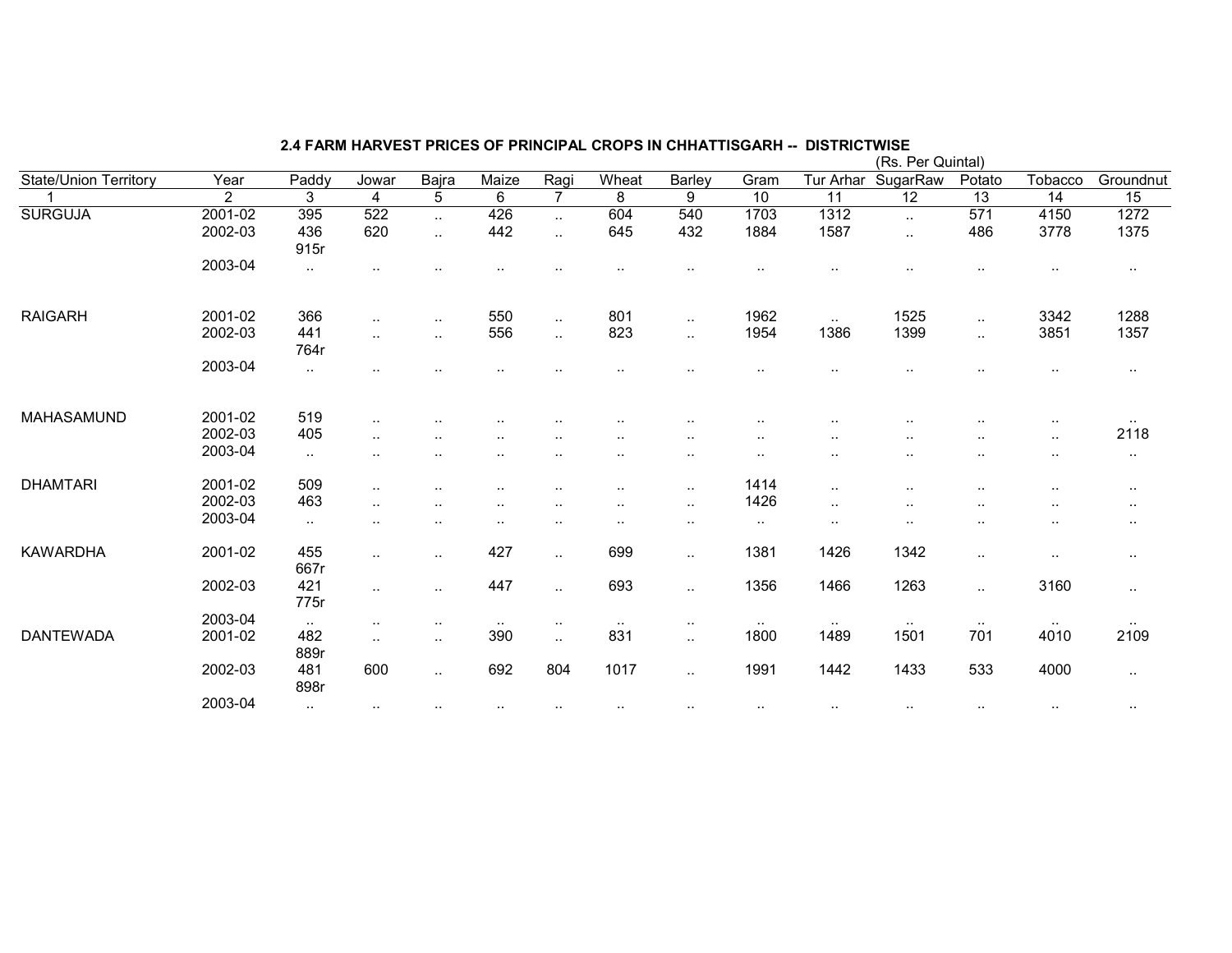|                              |                |             |           |                      |           |                      |               |               |           |               | (Rs. Per Quintal) |        |           |           |
|------------------------------|----------------|-------------|-----------|----------------------|-----------|----------------------|---------------|---------------|-----------|---------------|-------------------|--------|-----------|-----------|
| <b>State/Union Territory</b> | Year           | Paddy       | Jowar     | Bajra                | Maize     | Ragi                 | Wheat         | Barley        | Gram      | Tur Arhar     | SugarRaw          | Potato | Tobacco   | Groundnut |
|                              | $\overline{2}$ | 3           | 4         | 5                    | 6         | 7                    | 8             | 9             | 10        | 11            | $\overline{12}$   | 13     | 14        | 15        |
| <b>KANKER</b>                | 2001-02        | 486<br>924r | $\ddotsc$ | $\sim$               | 520       | 664                  | 858           | 700           | 1774      | 2095          | $\ddotsc$         | 596    | 4103      | $\sim$    |
|                              | 2002-03        | 382         |           | $\cdot$ .            | 463       | $\sim$               | 873           | $\sim$        | 2050      | 2198          | 1399              | 500    | 3508      | 2298      |
|                              | 2003-04        | $\cdot$ .   |           |                      | $\sim$    | $\sim$               | $\sim$        | $\sim$ $\sim$ | $\cdots$  | $\sim$        | $\sim$ $\sim$     | $\sim$ | $\sim$    | $\cdot$ . |
| JANJGIR-CHAMPA               | 2001-02        | 484         | $\ddotsc$ | $\sim$ $\sim$        | $\sim$    | $\sim$               | 877           | $\sim$        | 2007      | 200           | 1248              | $\sim$ | $\sim$    | $\cdot$ . |
|                              |                | 896r        | $\ddotsc$ | $\ddotsc$            | $\sim$    | $\sim$               | $\sim$        | $\cdots$      | $\sim$    | $\sim$ $\sim$ | $\sim$ $\sim$     | $\sim$ | $\sim$    | $\cdot$ . |
|                              | 2002-03        | $\sim$      | $\sim$    | $\cdots$             | $\sim$    | $\sim$               | 1050          | $\cdot$ .     | 1933      | 1904          | 1394              | $\sim$ | $\sim$    | $\sim$    |
|                              | 2003-04        | $\cdot$ .   |           |                      |           | $\ddot{\phantom{a}}$ | $\sim$        | $\cdot$ .     | $\cdots$  | $\sim$        | $\sim$ $\sim$     | $\sim$ | $\sim$    | $\sim$    |
| <b>KORBA</b>                 | 2001-02        | 360         | $\ddotsc$ | $\cdot$ .            | 420       | $\sim$               | $\sim$ $\sim$ | 560           | 1909      | $\sim$        | $\sim$ $\sim$     | $\sim$ |           | $\cdot$ . |
|                              | 2002-03        | 964r        | $\ddotsc$ | $\ddotsc$            | 526       | $\mathbf{L}$         | 853           | $\sim$ .      | 1660      | 1875          | 1875              | $\sim$ | 4164      | $\sim$    |
|                              | 2003-04        | $\cdot$ .   | $\sim$    |                      |           | $\sim$               | $\cdot$ .     | $\sim$        | $\sim$    | $\sim$        | $\sim$            | $\sim$ | $\sim$    | $\cdots$  |
| <b>KORIYA</b>                | 2001-02        | 834r        | $\sim$    | $\sim$               | 450       | $\sim$               | 713           | $\sim$        | 2000      | 1833          | $\sim$            | 640    | 3361      | $\cdot$ . |
|                              | 2002-03        | 868r        | 500       | $\ddot{\phantom{a}}$ | 496       | $\sim$               | 704           | $\sim$        | 1540      | 1637          | $\ddotsc$         | 500    | 4200      | $\cdot$ . |
|                              | 2003-04        | $\cdot$ .   | $\sim$    | $\cdot$ .            | $\sim$    | $\sim$               | $\sim$        | $\sim$ $\sim$ | $\cdot$ . | $\sim$        | $\sim$            | $\sim$ | $\sim$    | $\cdot$ . |
| <b>JASHPUR</b>               | 2001-02        | 473<br>809r | $\sim$    | $\cdot$ .            | 501       | $\sim$               | 710           | $\sim$        | 1592      | $\cdot$ .     | 1533              | 616    | $\cdot$ . | 1269      |
|                              | 2002-03        | 646r        | ٠.        |                      |           |                      |               | $\sim$ $\sim$ | $\sim$    | 1340          | 1290              | 509    | 3997      | 1442      |
|                              | 2003-04        | $\sim$      | $\sim$    | $\cdot$ .            | $\cdot$ . | $\sim$               | $\sim$        | $\cdots$      | $\sim$    | $\cdots$      | $\cdot$ .         | $\sim$ | $\sim$    | $\cdot$ . |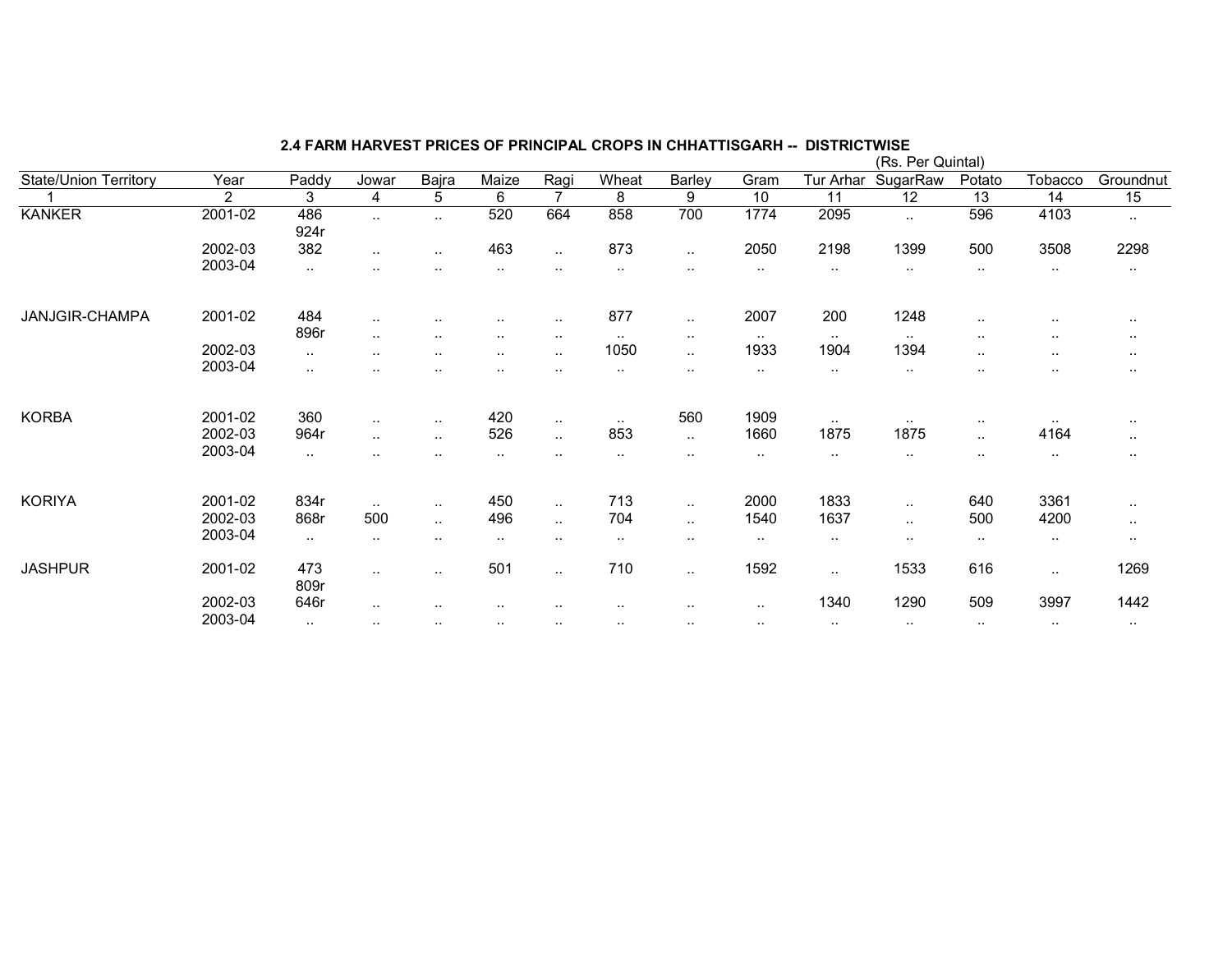|                                                                  |         |             |           |           |       |      |           |               |      |           | (Rs. Per Quintal) |     |         |           |  |  |  |  |
|------------------------------------------------------------------|---------|-------------|-----------|-----------|-------|------|-----------|---------------|------|-----------|-------------------|-----|---------|-----------|--|--|--|--|
| <b>State/Union Territory</b>                                     | Year    | Paddy       | Jowar     | Baira     | Maize | Raqi | Wheat     | <b>Barley</b> | Gram | Tur Arhar | SugarRaw Potato   |     | Tobacco | Groundnut |  |  |  |  |
|                                                                  |         |             |           |           |       |      | o         |               | 10   |           | 12                | 13  | 14      | 15        |  |  |  |  |
| <b>CHHATTISGARH</b><br><b>(STATE WEIGHTED</b><br><b>AVERAGE)</b> | 2001-02 | 464<br>834r | $\cdot$ . | $\cdot$ . | 467   | 822  | 768       | 596           | 1649 | 1558      | 1354              | 662 | 3736    | 1488      |  |  |  |  |
|                                                                  | 2002-03 | 439<br>844r | 571       | $\cdot$ . | 528   | 940  | 821       | 432           | 1631 | 1598      | 1358              | 512 | 3782    | 1701      |  |  |  |  |
|                                                                  | 2003-04 | $\cdot$ .   | .         | . .       |       | .    | $\cdot$ . |               |      | .         |                   |     | .       | $\cdots$  |  |  |  |  |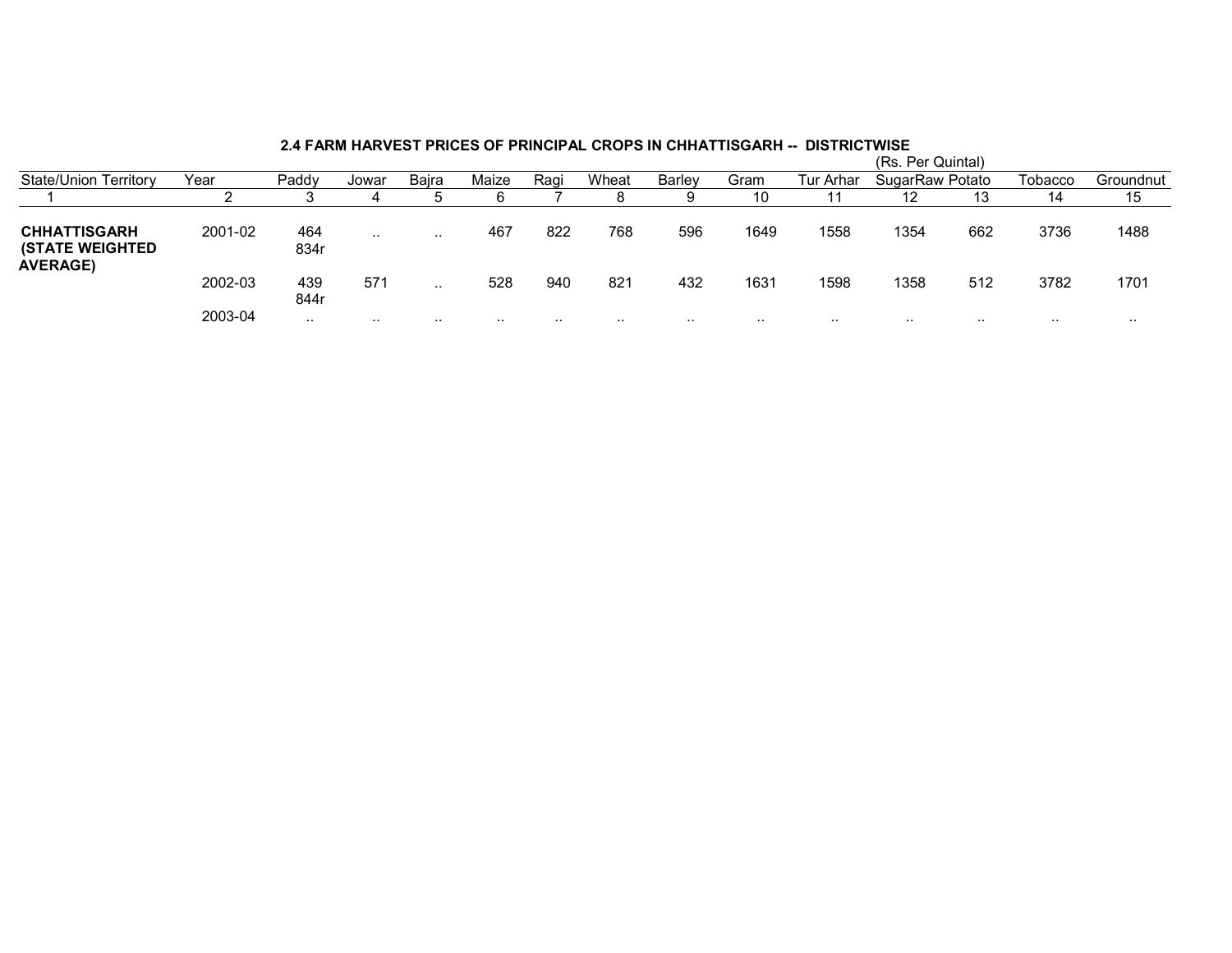|                              |                |                        |               |                      |                                               |                        |                      |                        |                   |                                   | (Rs. Per Quintal) |           |               |               |
|------------------------------|----------------|------------------------|---------------|----------------------|-----------------------------------------------|------------------------|----------------------|------------------------|-------------------|-----------------------------------|-------------------|-----------|---------------|---------------|
| <b>State/Union Territory</b> | Year           |                        |               |                      | RapeSeed Sesamum Linseed CasterSeed Nigerseed |                        | Cotton               |                        | Soyabean Sunnhemp | Pepper                            | Ginger            | Chilly    | Turmeric      | Mesta         |
|                              |                |                        |               |                      |                                               |                        |                      |                        |                   |                                   | Fresh             | Dry       | Dry           |               |
| $\overline{1}$               | $\overline{2}$ | 16                     | 17            | 18                   | 19                                            | 20                     | 21                   | 22                     | 23                | 24                                | 25                | 26        | 27            | 28            |
| <b>RAIPUR</b>                | 2001-02        | 2500                   | 2410          | 1794                 | $\ddotsc$                                     | $\cdot$ .              | $\cdot$ .            | $\ddotsc$              | $\ddotsc$         | $\ddotsc$                         | 2398              | 4286      | $\sim$        | $\cdot$ .     |
|                              | 2002-03        | $\sim$                 | 2075          | 1825                 | $\cdot$ .                                     | $\ddotsc$              |                      | $\ddotsc$              |                   | $\ddotsc$                         | 2331              | 3820      | 3039          | $\sim$        |
|                              | 2003-04        | $\ddotsc$              | $\sim$        | $\sim$               |                                               |                        |                      | $\cdot$ .              |                   | $\ddot{\phantom{a}}$              | $\sim$            | $\sim$    | $\sim$        | $\sim$        |
| <b>DURG</b>                  | 2001-02        | $\cdot$ .              | $\sim$        | 1614                 | $\sim$                                        |                        |                      | $\ddotsc$              |                   |                                   |                   | 2885      | $\ddotsc$     |               |
|                              | 2002-03        |                        | $\ldots$      | 1806                 |                                               | $\cdot$ .              |                      |                        |                   | $\sim$ $\sim$                     | $\sim$            | 3382      |               | $\sim$        |
|                              | 2003-04        | $\ddotsc$<br>$\ddotsc$ | $\cdot$ .     | $\ddotsc$            | $\ddot{\phantom{a}}$<br>                      | $\ddotsc$<br>$\ddotsc$ | ٠.                   | $\ddotsc$<br>$\ddotsc$ |                   | $\ddot{\phantom{0}}$<br>$\ddotsc$ | $\sim$<br>$\sim$  |           | $\cdot$ .<br> | $\cdot$ .     |
|                              |                |                        |               |                      |                                               |                        |                      |                        |                   |                                   |                   | $\sim$    |               | $\sim$        |
| <b>RAJNANDGAON</b>           | 2001-02        | $\ddotsc$              | $\ddotsc$     | $\ddotsc$            | ٠.                                            | $\ddotsc$              | $\ddotsc$            | $\ddotsc$              | $\cdot$ .         | $\ddotsc$                         | $\sim$            | 4498      | $\ddotsc$     | $\sim$ $\sim$ |
|                              | 2002-03        | $\cdot$ .              |               |                      |                                               |                        |                      |                        |                   | $\ddot{\phantom{a}}$              | $\ldots$          | 4375      | $\cdot$ .     | $\cdots$      |
|                              | 2003-04        | $\ddotsc$              |               |                      |                                               |                        | $\ddot{\phantom{a}}$ | $\ddot{\phantom{a}}$   |                   | $\ddot{\phantom{a}}$              | $\cdot$ .         | $\sim$    | $\cdot$ .     | $\cdot$ .     |
|                              |                |                        |               |                      |                                               |                        |                      |                        |                   |                                   |                   |           |               |               |
| <b>BASTER</b>                |                |                        |               |                      |                                               |                        |                      |                        |                   |                                   |                   |           |               |               |
|                              | 2001-02        | 2320                   | 1845          | $\sim$               |                                               | 1142                   | $\ddot{\phantom{a}}$ |                        |                   | $\cdot$ .                         | 1767              | 3694      | 3442          | $\sim$        |
|                              | 2002-03        | 1947                   | 2000          | $\ddotsc$            |                                               | $\ddotsc$              |                      |                        |                   | $\ddotsc$                         | 2143              | 3735      | 3562          | $\sim$        |
|                              | 2003-04        | $\sim$                 | $\sim$        | $\ddot{\phantom{a}}$ |                                               | $\cdot$ .              | $\cdot$ .            | ٠.                     |                   | $\ddot{\phantom{a}}$              | $\sim$            | $\cdot$ . | $\sim$ $\sim$ | $\sim$        |
|                              |                |                        |               |                      |                                               |                        |                      |                        |                   |                                   |                   |           |               |               |
| <b>BILASPUR</b>              | 2001-02        | 1336                   | 2619          | 1551                 | $\ddotsc$                                     |                        |                      |                        |                   | $\ddot{\phantom{a}}$              | $\sim$            | 3724      | 2744          | $\sim$        |
|                              | 2002-03        | 1440                   | 2150          | 1799                 | $\ddot{\phantom{a}}$                          |                        |                      |                        |                   | $\ddot{\phantom{a}}$              | $\cdot$ .         | 3131      | 3055          | $\sim$        |
|                              | 2003-04        | $\sim$                 | $\sim$        | $\sim$               | $\cdot$ .                                     | ٠.                     |                      | ٠.                     |                   | $\ddotsc$                         | $\cdot$ .         | $\sim$    | $\sim$        | $\cdot$ .     |
| <b>SURGUJA</b>               | 2001-02        | 1194                   | 1398          | 1275                 | $\ddotsc$                                     | 1306                   | $\ldots$             |                        |                   | $\cdot$ .                         | 1600              | $\sim$    | 2284          | $\cdot$ .     |
|                              | 2002-03        | 1462                   | 1845          | 1733                 | $\ddotsc$                                     | 1408                   | $\ddot{\phantom{a}}$ | $\ddot{\phantom{a}}$   |                   | $\cdot$ .                         | 1390              | $\ldots$  | 2844          | $\sim$        |
|                              | 2003-04        | $\sim$                 | $\sim$        | $\sim$               | $\sim$                                        | $\sim$                 | $\cdot$ .            | $\cdot$ .              | ٠.                | $\ddotsc$                         | $\sim$            | $\cdot$ . | $\sim$        | $\cdot$ .     |
|                              |                |                        |               |                      |                                               |                        |                      |                        |                   |                                   |                   |           |               |               |
| <b>RAIGARH</b>               | 2001-02        | $\sim$                 | 1899          | $\sim$               | $\ldots$                                      | 1271                   | $\cdot$ .            |                        |                   | $\ddotsc$                         | $\ldots$          | 4333      | 2551          | $\sim$        |
|                              | 2002-03        | 2262                   | 1955          | $\ddotsc$            | $\ddotsc$                                     | 1496                   | $\ldots$             | $\cdot$ .              |                   | $\cdot$ .                         | $\sim$            | 4837      | 3334          | $\sim$        |
|                              | 2003-04        | $\ldots$               | $\sim$        |                      | $\ldots$                                      | $\sim$                 | $\sim$               | $\cdot$ .              | ٠.                | $\ddot{\phantom{a}}$              | $\sim$            | $\sim$    | $\sim$        | $\cdot$ .     |
| MAHASAMUND                   | 2001-02        | $\cdot$ .              |               |                      |                                               |                        |                      | $\cdot$ .              |                   | $\ddotsc$                         | $\ldots$          | 3925      | $\cdot$ .     | $\cdot$ .     |
|                              | 2002-03        | $\cdot$ .              | $\sim$ $\sim$ | ٠.                   | $\cdot$ .                                     | $\sim$                 |                      | $\sim$ $\sim$          | ٠.                | $\ddotsc$                         | $\cdot$ .         | $\sim$    | $\sim$        | $\sim$        |
|                              | 2003-04        | $\ddotsc$              | $\ddotsc$     | $\sim$               |                                               | $\ddotsc$              | $\ddotsc$            | $\ddotsc$              | $\cdot$ .         | $\ddotsc$                         | $\sim$ $\sim$     | $\sim$    |               | $\sim$        |
|                              |                |                        |               |                      |                                               |                        |                      |                        |                   |                                   |                   |           |               |               |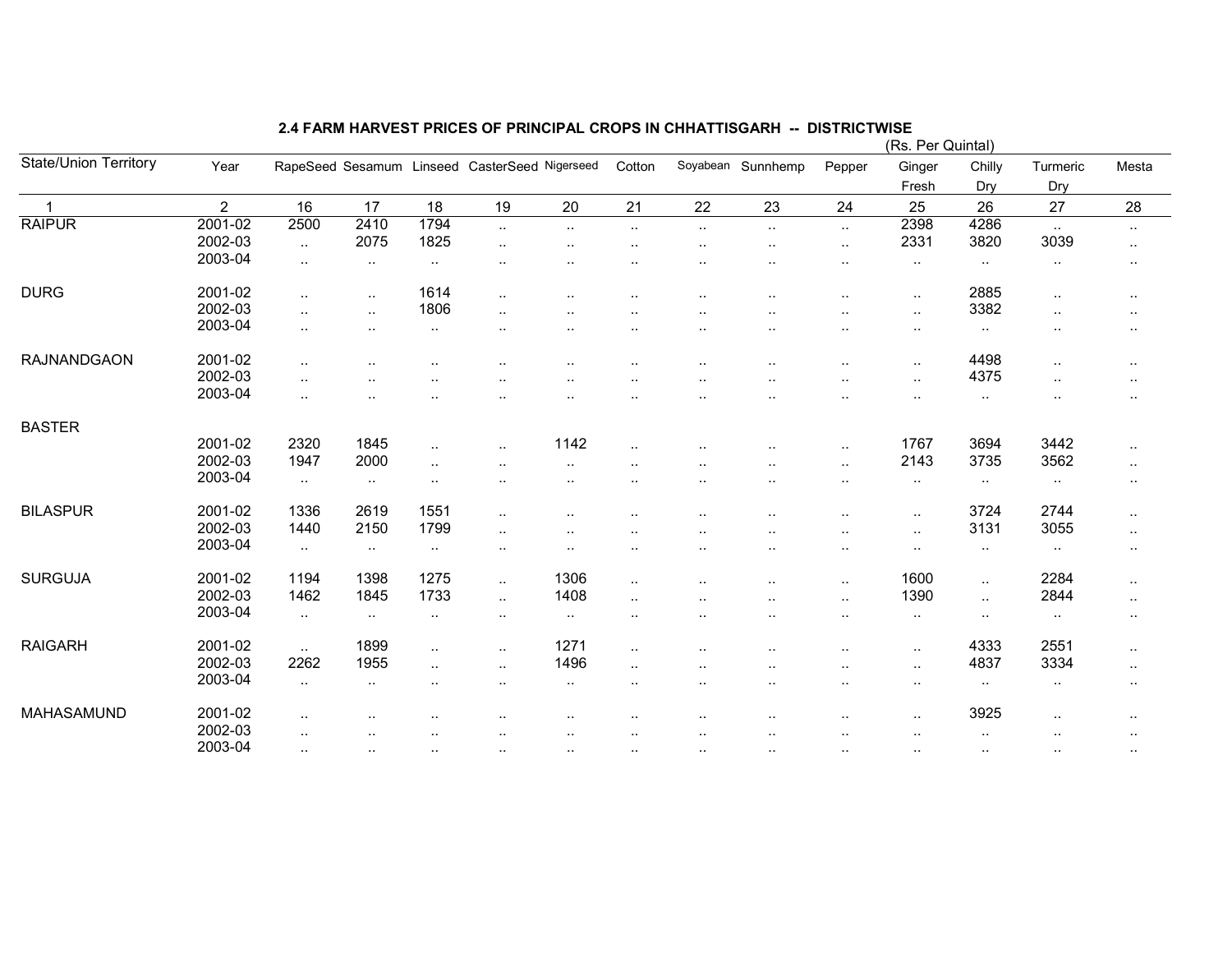|                              |                |               |                      |                      |                                              |               |                      |                      |                      |                      | (Rs. Per Quintal) |                      |           |               |
|------------------------------|----------------|---------------|----------------------|----------------------|----------------------------------------------|---------------|----------------------|----------------------|----------------------|----------------------|-------------------|----------------------|-----------|---------------|
| <b>State/Union Territory</b> | Year           |               |                      |                      | RapeSeed Sesamum Linseed CasterSeed Nigeseed |               | Cotton               | Jute                 | Sunnhemp             | Pepper               | Ginger            | Chilly               | Turmeric  | Mesta         |
|                              |                |               |                      |                      |                                              |               |                      |                      |                      |                      | Fresh             | Dry                  | Dry       |               |
|                              | $\overline{2}$ | 16            | 17                   | 18                   | 19                                           | 20            | 21                   | 22                   | 23                   | 24                   | 25                | 26                   | 27        | 28            |
| <b>DHAMTARI</b>              | 2001-02        | 1080          | 2355                 | 1581                 | $\ldots$                                     | $\ldots$      | $\sim$               | $\ddotsc$            | $\cdot$ .            | $\ddotsc$            | $\ddotsc$         | 3736                 | $\ddotsc$ | $\sim$        |
|                              | 2002-03        | $\ddotsc$     | $\sim$ $\sim$        | 1837                 | $\cdot$ .                                    |               |                      |                      |                      |                      | $\cdot$ .         |                      |           |               |
|                              | 2003-04        | $\cdot$ .     | $\ldots$             | $\sim$               | $\cdot$ .                                    |               |                      | $\ddotsc$            |                      | $\cdot$              | $\ddotsc$         |                      |           |               |
| <b>KAWARDHA</b>              | 2001-02        | 1632          | 1837                 | 1641                 | $\ddotsc$                                    | $\cdot$ .     |                      | $\sim$               | $\ddot{\phantom{0}}$ |                      | $\cdot$ .         | 3230                 | $\ddotsc$ |               |
|                              | 2002-03        | 1404          | 2474                 | 1415                 | $\ddot{\phantom{a}}$                         |               | $\ddot{\phantom{a}}$ | 1150                 |                      | $\ddot{\phantom{a}}$ | $\ddotsc$         | 4375                 | $\cdot$ . |               |
|                              | 2003-04        | $\sim$        | $\sim$               | $\cdot$ .            | $\sim$ $\sim$                                |               |                      | $\cdot$ .            |                      | $\sim$ $\sim$        | $\cdot$ .         | $\cdot$ .            | $\cdot$ . | $\cdot$ .     |
| <b>DANTEWADA</b>             | 2001-02        | 1231          | 1981                 | $\ldots$             | $\ddotsc$                                    | 1106          | $\sim$ $\sim$        | ٠.                   | $\ddotsc$            | $\ldots$             | 2207              | 3635                 | 3055      | $\sim$        |
|                              | 2002-03        | 1960          | 2067                 | $\cdot$ .            | $\ldots$                                     | 1372          | $\ddotsc$            | $\ddot{\phantom{a}}$ | $\cdot$ .            | $\ldots$             | 1923              | 4697                 | 3289      | $\sim$        |
|                              | 2003-04        | $\sim$        | $\cdot$ .            | $\cdot$ .            | $\sim$                                       | $\sim$        |                      |                      | $\ddot{\phantom{a}}$ | $\sim$               | $\cdot$ .         | $\cdot$ .            | $\cdot$ . | $\cdot$ .     |
| <b>KANKER</b>                | 2001-02        | 1199          | 1935                 | 1375                 | $\ddotsc$                                    | 1154          |                      |                      | $\cdot$ .            | $\ddotsc$            | 2642              | 3631                 | $\sim$    | $\sim$        |
|                              | 2002-03        | 1500          | 1639                 | 2237                 | $\ldots$                                     | 1200          |                      |                      |                      | $\cdot$ .            | 2083              | 4131                 | 2961      | $\sim$        |
|                              | 2003-04        | $\sim$        | $\sim$ $\sim$        | $\sim$               | $\cdots$                                     | $\ddotsc$     |                      |                      | $\ddot{\phantom{0}}$ | $\cdot$ .            | $\cdots$          | $\sim$               | $\sim$    | $\sim$ $\sim$ |
| JANJGIR-CHAMPA               | 2001-02        | 1950          | 1600                 | 1914                 | $\cdot$ .                                    |               |                      |                      |                      |                      | $\ldots$          | 3550                 | 2788      | $\ddotsc$     |
|                              | 2002-03        | 2292          | 2467                 | 1650                 | $\ddot{\phantom{a}}$                         |               |                      | ٠.                   |                      | $\ddotsc$            | $\ddotsc$         | 4378                 | 3000      | $\sim$ $\sim$ |
|                              | 2003-04        | $\sim$        | $\sim$               | $\sim$               |                                              |               |                      |                      |                      |                      | $\cdot$ .         | $\sim$               | $\sim$    | $\sim$        |
| <b>KORBA</b>                 | 2001-02        | 2025          | $\sim$ $\sim$        | $\sim$ $\sim$        | $\cdots$                                     | $\sim$ $\sim$ |                      |                      |                      | $\cdot$ .            | $\cdot$ .         |                      |           | $\cdot$ .     |
|                              | 2002-03        | 2435          | 2467                 | 2334                 | $\ddotsc$                                    | 1600          |                      |                      |                      |                      | $\cdot$ .         | 4378                 | 3466      | $\sim$        |
|                              | 2003-04        | $\ddotsc$     | $\sim$               | $\sim$               | $\sim$                                       | $\cdot$ .     |                      |                      | $\ddot{\phantom{a}}$ | $\ddotsc$            | $\cdot$ .         | $\cdot$ .            | $\cdot$ . | $\cdot$ .     |
| <b>KORIYA</b>                | 2001-02        | 1274          | $\ddot{\phantom{a}}$ | 1241                 | $\ddotsc$                                    | 1462          |                      |                      |                      | $\cdot$ .            | 1528              | $\ddotsc$            | 2962      | $\sim$        |
|                              | 2002-03        | 1538          |                      |                      | $\ldots$                                     | 1550          |                      |                      |                      | $\ldots$             | 1649              | $\ddotsc$            | 2561      | $\sim$        |
|                              | 2003-04        | $\ddotsc$     | $\ddotsc$            | $\ddot{\phantom{a}}$ | $\ldots$                                     | $\sim$        |                      | ٠.                   | $\ddotsc$            | $\cdot$ .            | $\sim$            | $\ddot{\phantom{0}}$ | $\ddotsc$ | $\sim$        |
| <b>JASHPUR</b>               | 2001-02        | 1730          |                      | $\cdot$ .            | $\ldots$                                     | 1260          | $\sim$ $\sim$        |                      |                      | $\cdot$ .            | $\ldots$          | 4950                 | 3000      | $\sim$        |
|                              | 2002-03        | 1750          | $\ddot{\phantom{a}}$ | $\ddotsc$            | $\ddotsc$                                    | 1592          |                      | $\ddotsc$            | $\ddot{\phantom{a}}$ | $\ddotsc$            | $\ddotsc$         | 5153                 | $\cdot$ . | $\sim$        |
|                              | 2003-04        | $\sim$ $\sim$ | $\ldots$             | $\cdot$ .            | $\ldots$                                     | $\sim$        |                      |                      | $\ddotsc$            | $\cdot$ .            | $\sim$ $\sim$     | $\cdot$ .            | $\cdot$ . |               |